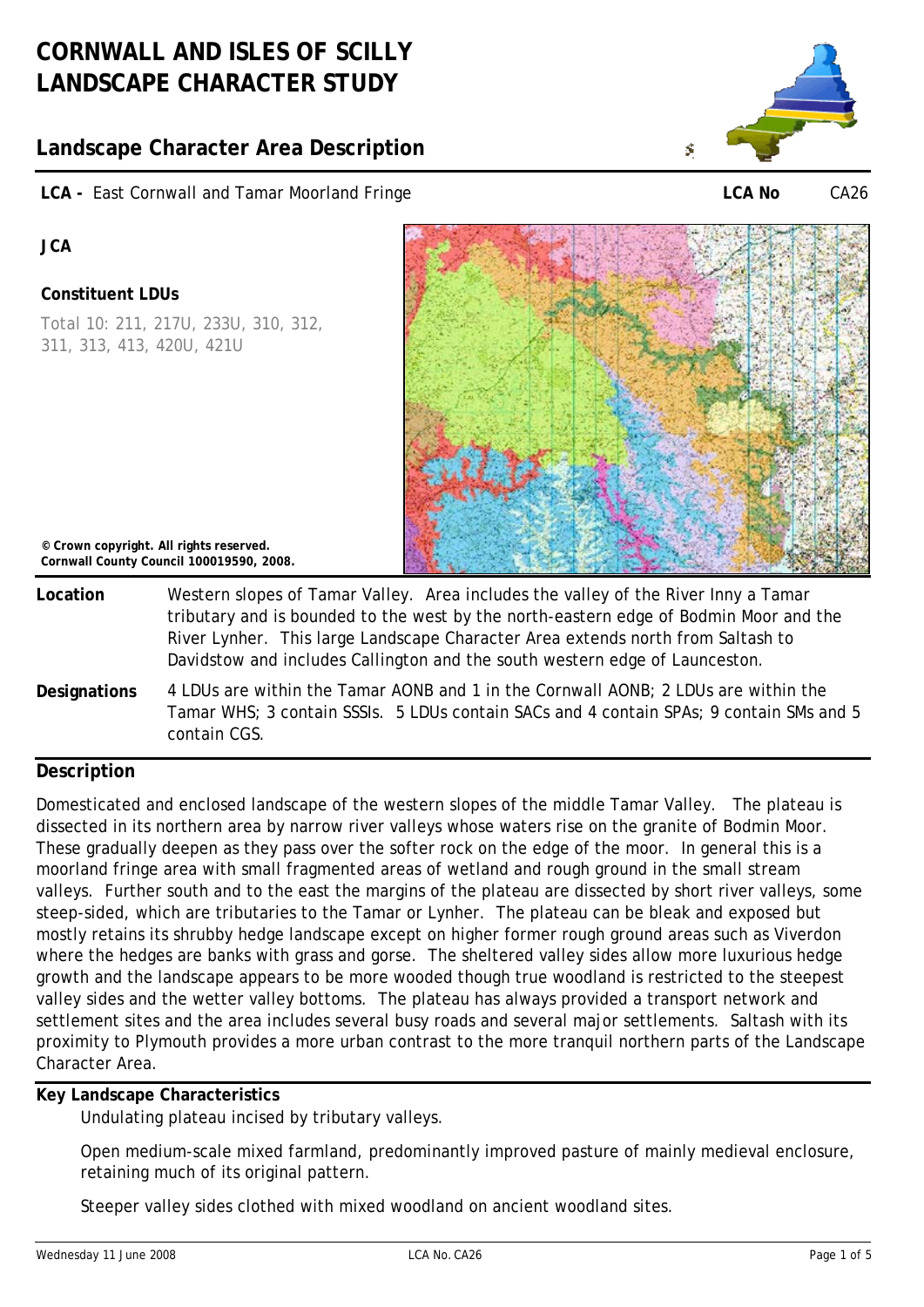# **Landscape Character Area Description**



Prominent valley of River Inny with moorland fringe feel; with wetlands, neutral grassland and broadleaved woodland in valley bottom, and church-based hamlets on slopes.

Different land uses linked by strong pattern of Cornish hedges with trees in sheltered parts throughout and dominance of older vernacular villages.

Small field pattern generally, but with patches of rough ground and large areas of recently enclosed land with a rectilinear pattern on summits.

Narrow winding sunken lanes overhung with tall, tree-lined hedges linking dispersed farms and hamlets.

Mix of large settlements with 20th century edge development, medieval churchtowns and hamlets with good vernacular architecture and some modern infill.

Small developed ridge covered with extensive modern housing development close to Launceston.

Visual influence at northern end of Davidstow airfield and conifer plantations in adjoining Landscape Character Area, plus visual influence of Plymouth in southern part.

Contrast of bustling major roads and towns with intimacy and tranquillity of rural villages and river landscapes.

### **Geology and soils**

Shallow hard rock soils over hard rock, Upper Devonian slates and Lower Carboniferous thin limestones and shales.

## **Topography and drainage**

Undulating plateau with some higher summits up to 200m. Includes shallow river valley of the River Inny flowing south-east to join Tamar, and many smaller deeper tributary valleys flowing south and west to the Lynher and north and east to the Tamar.

#### **Biodiversity**

The Landscape Character Area covers the higher ground (except for Kit Hill LCA 30) between the Lynher, Tamar and Kensey valleys of LCAs 25, 29 and 31, and here the diversity of semi-natural habitats is low, as much of the flatter, higher land is farmed, with improved grassland and some arable. A few small fragmented areas of wetland exist at the heads of and along the numerous small stream valleys, with linear broadleaved woodland along the streams. However where the northwestern part of the LCA includes the upper part of the Inny valley, there is a higher proportion and diversity of semi-natural habitat with small linear broadleaved woodlands along the stream valleys and numerous small and fragmented areas of wetland, including Fens and Purple Moor Grass and Rush Pasture, and neutral grassland, scrub and bracken.The LCA has an important network of ancient species rich Cornish hedges with many mature trees, and these hedges link the semi-natural habitats in the adjacent LCAs.

# **Land Cover**

Much of the LCA is pastoral farmland with improved grassland and some arable, with scattered trees and settlement. Small areas of linear woodland exist along the stream valleys, and there are small fragments of wetland and rough ground, more so in the northwestern part in the upper parts of the Inny valley.

### **Land Use**

Improved pastoral farming, with broadleaved woodland in steep sided valleys, and some mixed plantation woodlands in linear blocks along roads; arable farmland on flatter areas on summits.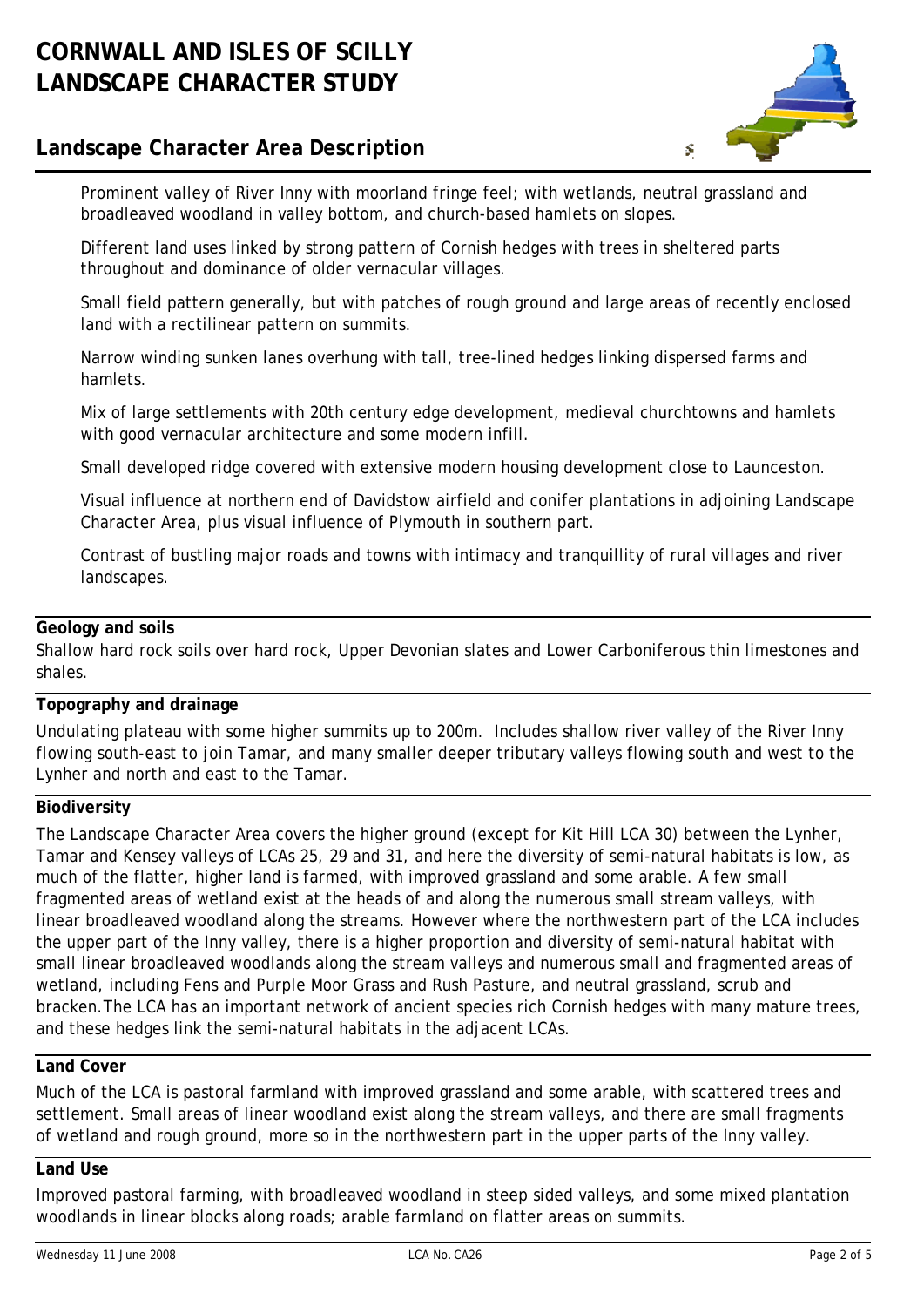# **Landscape Character Area Description**



Recreation/amenity/tourism uses especially close to major roads.

#### **Field and woodland pattern**

Medieval field patterns are widespread. There is a pattern of small fields, predominantly long and narrow with slightly sinuous boundaries, with contrasting patches of rough ground and large areas of recently enclosed land, strongly rectilinear and on a larger scale, surrounded by Cornish hedges with hedgerows. Near Davidstow the small fields are surrounded by mature beech trees, while more recent enclosures have hawthorn. Within the downland of Golberdon and Viverdon Down there is a dispersed pattern of 18th and 19th C enclosure, as well as patches of 20th C boundary alterations.

### **Settlement pattern**

This is predominantly a well-preserved medieval landscape, focused around a scatter of medieval churchtowns. The large towns of Saltash and Launceston, lie on the periphery, and Callington in the centre, with clustered villages with scattered small farms and small churchtowns on valley slopes. There are mining-related villages on the eastern edge, including Harrowbarrow and Kelly Bray. Elsewhere there are a number of small roadside and crossroads settlements, most of which developed in the post-medieval period with considerable later twentieth century expansion; examples include Five Lanes / Trewint, Tregadillet, Coad's Green and Bray's Shop. Strong vernacular architecture in general, with some late 20th C larger-scale development using modern materials, such as render and clay/concrete tiles. Vernacular buildings are of shillet with slate roofs and proximity to Bodmin Moor and Kit Hill has provided slate and granite, used together. Lewannick and St Clether are enlarged churchtowns with a medieval core. Callington has a 20th C edge. 20th century dormitory settlements such as Hatt, Burraton and Trematon lie in the wider Saltash area.

#### **Transport pattern**

Straight roads (A30) and more winding (A388) roads are mixed with winding narrow lanes. Some boundary banks have beech hedging especially in the north. Launceston has a network of modern connective roads which, with their heavily wooded roadsides, dilute local landscape character and distinctiveness. The railway crosses the southern fringe. Long distance footpaths in the NW near Davidstow, and part of the Tamar Valley Discovery Trail in the South.

## **Historic features**

There are a number of holy wells (for example, Dupath) and crosses. Prehistoric elements are not particularly visible within this Landscape Character Area, although there are a number of examples of later prehistoric defended farmsteads (rounds). There are also scattered barrows on the fringes of Bodmin Moor to the north and on Viverdon Down. One of the few later Neolithic henges in Cornwall is at Castlewich, south of Callington. Saltash is a planned medieval town, associated with a ferry link across the Tamar and maritime trade. Cotehele is the finest late medieval house in Cornwall (NT), just within this CA although more obviously related to the Tamar valley. The 16th-17th century Hatt House is another architecturally distinguished house, listed Grade II\*. There are substantial remains of former mining around Callington, Harrowbarrow and Gunnislake. Drakewalls tin mine is visible from the A390, near Greenhill arsenic works chimney stack, which is a major landmark. Three engine houses of Holmbush Mine can be seen just north of Kelly Bray.

### **Condition**

Generally intact and well managed throughout, with mature trees on boundaries locally distinctive. Ecological corridors are fragmented and patch survival is localised. Some boundaries are in decline. Elsewhere, changes in the intensity and type of land use appear to be well managed, with good ecological corridors and strong hedges. The impact of the transport corridor and urban development are both localised, with the impact of rural housing low but widespread. Change from pasture to arable is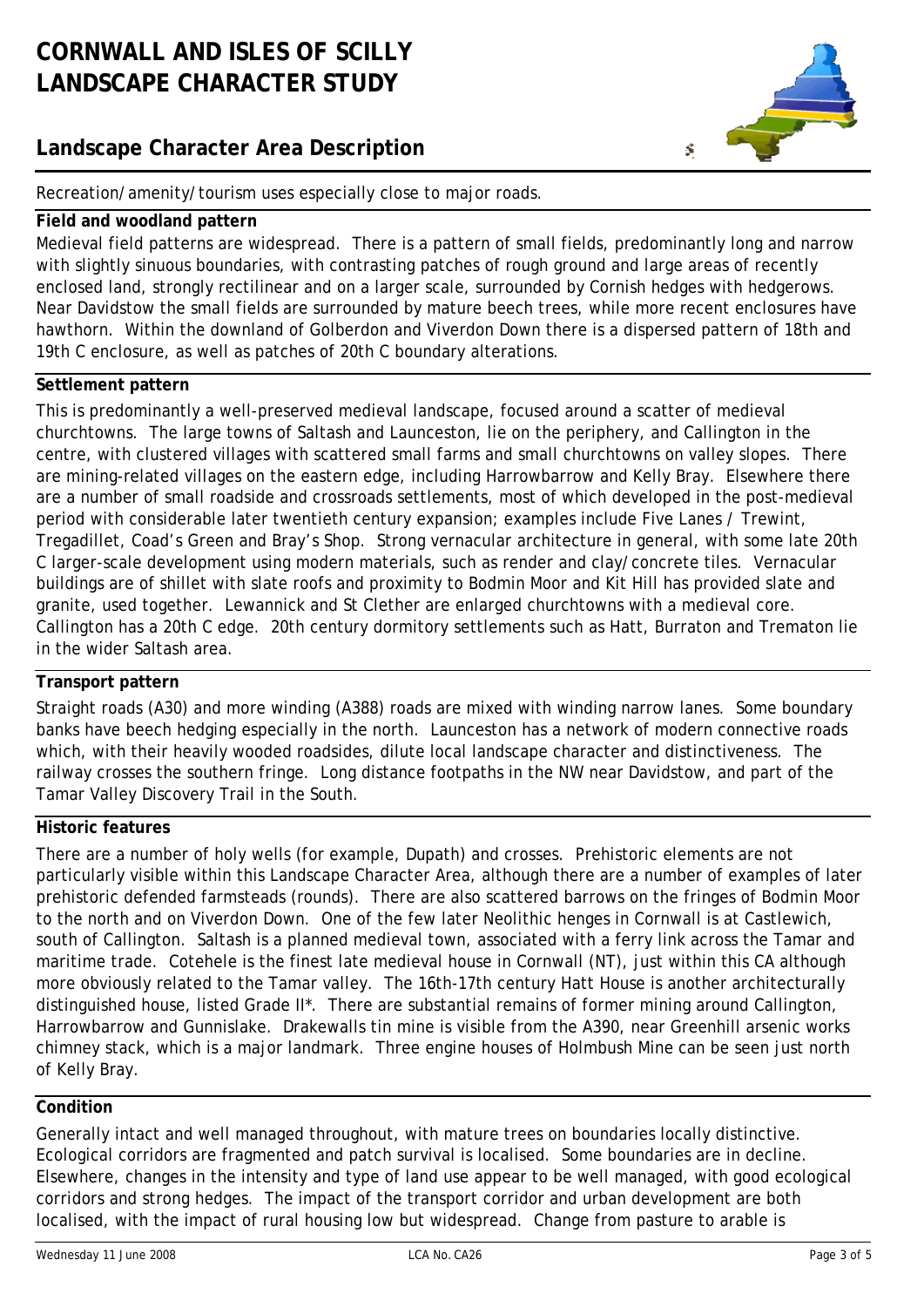# **Landscape Character Area Description**



widespread with moderate impact, and there is some loss of farmland to amenity uses especially golf courses. Hedges are close flailed on arable land. There is some industrial-scale horticulture with glasshouse complexes around St Dominick. Large road junctions have high local impact, especially at night with excessive lighting. Several impacts arise from adjoining Landscape Character Areas especially in the northern part, including the airfield, large conifer plantations and windfarm, which have a high visual impact by contrast with the rural tranquility of this part of the Landscape Character Area.

#### **Pressures**

Development and housing, especially along A388 corridor between Callington and Saltash. Road improvements, especially A388. Changes in farming practice and fragmentation of landholdings.

Loss of farmland to amenity uses, especially golf courses.

#### **Aesthetic and sensory**

An intimate and ancient landscape especially away from main transport corridors. Sunken lanes and small fields create a feeling of timelessness. Contrast between sheltered side valleys and open exposed plateau especially in the north where areas close to Bodmin Moor in the upper Inny have a moorland edge feel. Visual influence of Davidstow airfield and conifer plantations in northern part - different scale and land uses.

#### **Distinctive features**

Contrast between the moorland edge feel of the northern section and the Inny Valley and the more intimate landscapes of the middle Tamar Valley with its anciently enclosed field pattern and lush hedge growth. Contrast between the remoter small settlements of the northern section and the more developed southern area especially around Callington and Saltash. Relics of mining history in the middle Tamar especially around Callington/Kelly Bray and Gunnislake.

### **Visions and objectives**

Maintain the strength of landscape character of this Landscape Character Area which has enabled it to accommodate 20th century change so far; conserve rural tranquillity and variation in scale landscape characteristic of the northern area, and protect the southern area from further urban influence.

# Planning and Land Management Guidelines

Conserve field pattern by preparing and providing guidance on hedge and tree management and through encouraging take-up of agri-environment schemes.

Conserve the woodland pattern within valleys by encouraging restocking.

Provide positive incentives for replanting and management of traditional grazed orchards.

Enhance biodiversity and river landscapes by encouraging retention and expansion of semi-natural habitats in river valleys.

Monitor changes in farming practices and offer guidance on location of bio-fuel crops.

Enhance the robust settlement pattern by preparing and providing design guidance on new development.

Adopt tighter planning policies with regards to potential ribbon development along major roads.

Conserve the mining history of this through the implementation of the World Heritage Site management plan.